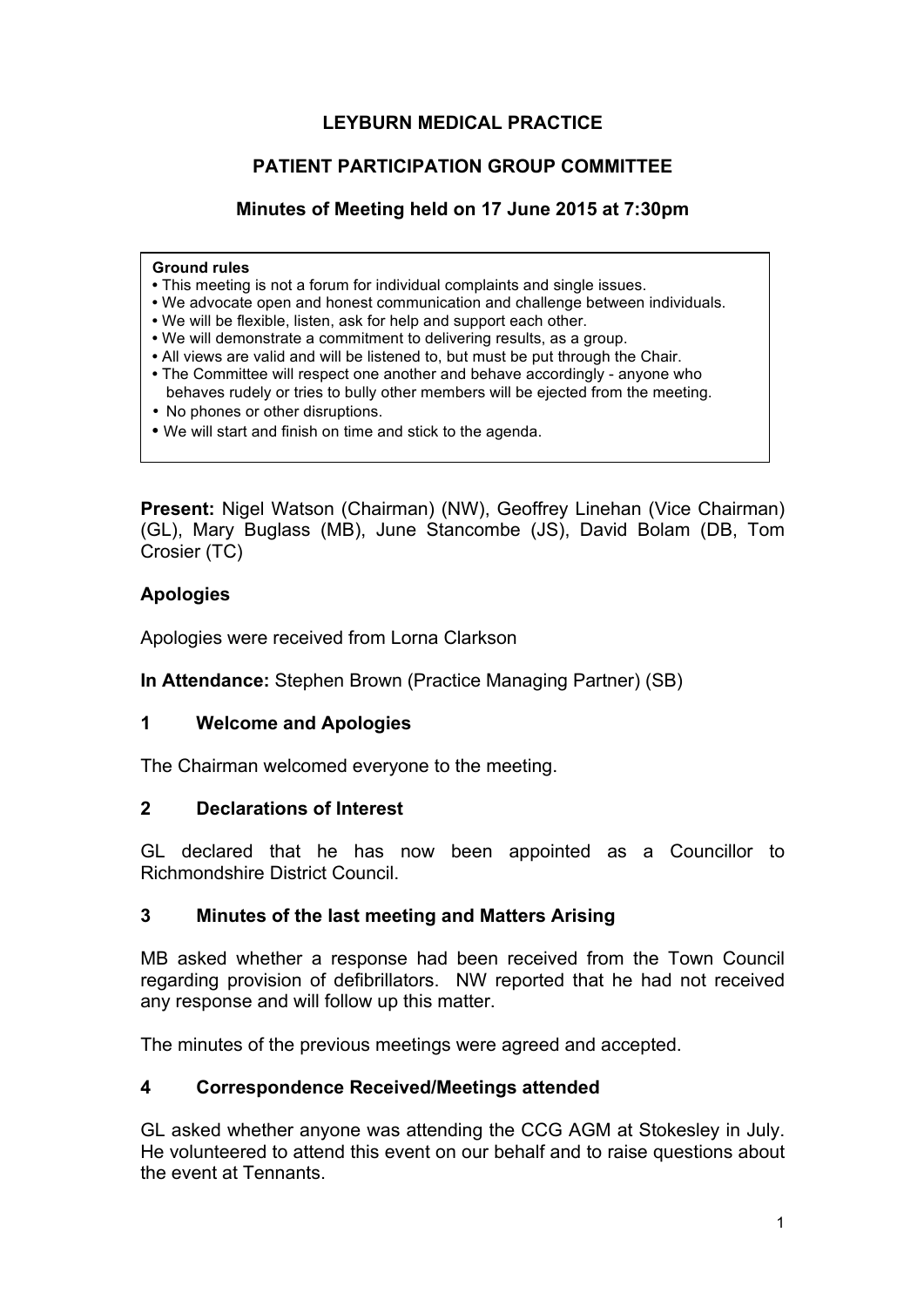MB reported that she had received an e-mail from a patient which commented on the high esteem in which the Leyburn practice was held by the consultants at the Friarage. ML will include details of this in the next newsletter.

# **5 Raising Awareness**

## a Newsletter

MB will prepare the next newsletter for September and will publicise the AGM in November which will have the theme of Self Care.

## b Noticeboard

The revised poster about the PPG needs to be displayed. JS to forward a copy to SB. All other notices were still relevant. Information about Vitrucare will be obtained for display on the noticeboard.

c Open Evening/PPG Week

It was agreed that the open evening was very successful. The meeting was well attended and it was noted that there were several new patients in the audience. BW thought that any speakers in future should stand at the front as it was noted that the Vitrucare representative standing in the middle of the group was not easy to see. The wearing of badges by the PPG members was not felt to be necessary as they would be identified at the start of the meeting. A poster would be requested from the Carers Centre to put on the noticeboard. GL was thanked for his publicity work for the meeting. SB reported that 15 patients have signed up to Vitrucare and that there is growing interest in the project with Microsoft coming to film and interest from China.

d Self Care Week/AGM

SB will ask Dr Wild if he would be available to give a short presentation on self care as this was an area of specific interest to Dr Wild.

e Future speakers/members presentation

TC will give a short presentation at our next meeting in September.

NW will approach Jonathan Langhorne to be our speaker at our next meeting after the AGM meeting.

# **6 Monitoring Practice Performance**

a Extended Hours

SB reported that the uptake for this has risen now to 75 – 80% which is now meeting an otherwise unmet need.